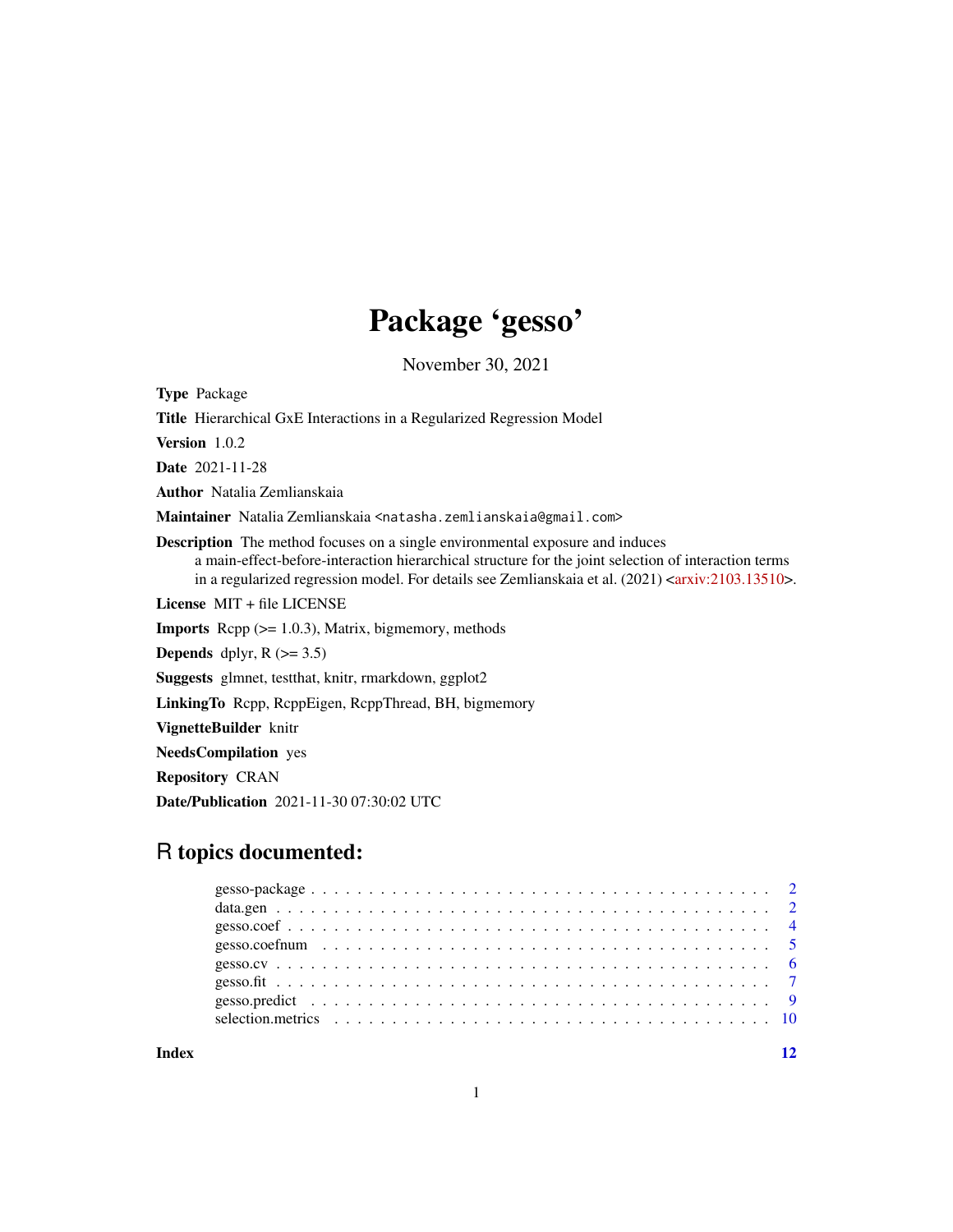#### **Description**

The method focuses on a single environmental exposure and induces a main-effect-before-interaction hierarchical structure for the joint selection of interaction terms in a regularized regression model. For details see Zemlianskaia et al. (2021) <arxiv:2103.13510>.

#### Author(s)

Natalia Zemlianskaia

Maintainer: Natalia Zemlianskaia <natasha.zemlianskaia@gmail.com>

#### References

"A Scalable Hierarchical Lasso for Gene-Environment Interactions", Natalia Zemlianskaia, W.James Gauderman, Juan Pablo Lewinger https://arxiv.org/abs/2103.13510

data.gen *Data Generation*

#### Description

Generates genotypes data matrix G (sample\_size by p), vector of environmental measurments E, and an outcome vector Y of size sample\_size. Simulates training, validation, and test datasets.

#### Usage

```
data.gen(sample_size = 100, p = 20, n_g_non_zero = 15, n_gxe_non_zero = 10,
         family = "gaussian", mode = "strong_hierarchical",
         normalize = FALSE, normalize_response = FALSE,
         seed = 1, pG = 0.2, pE = 0.3,
         n_confounders = NULL)
```
#### Arguments

| sample_size  | sample size of the data                                                  |
|--------------|--------------------------------------------------------------------------|
| p            | total number of main effects                                             |
| n_g_non_zero | number of non-zero main effects to generate                              |
|              | n_gxe_non_zero number of non-zero interaction effects to generate        |
| family       | "gaussian" for continous outcome Y and "binomial" for binary 0/1 outcome |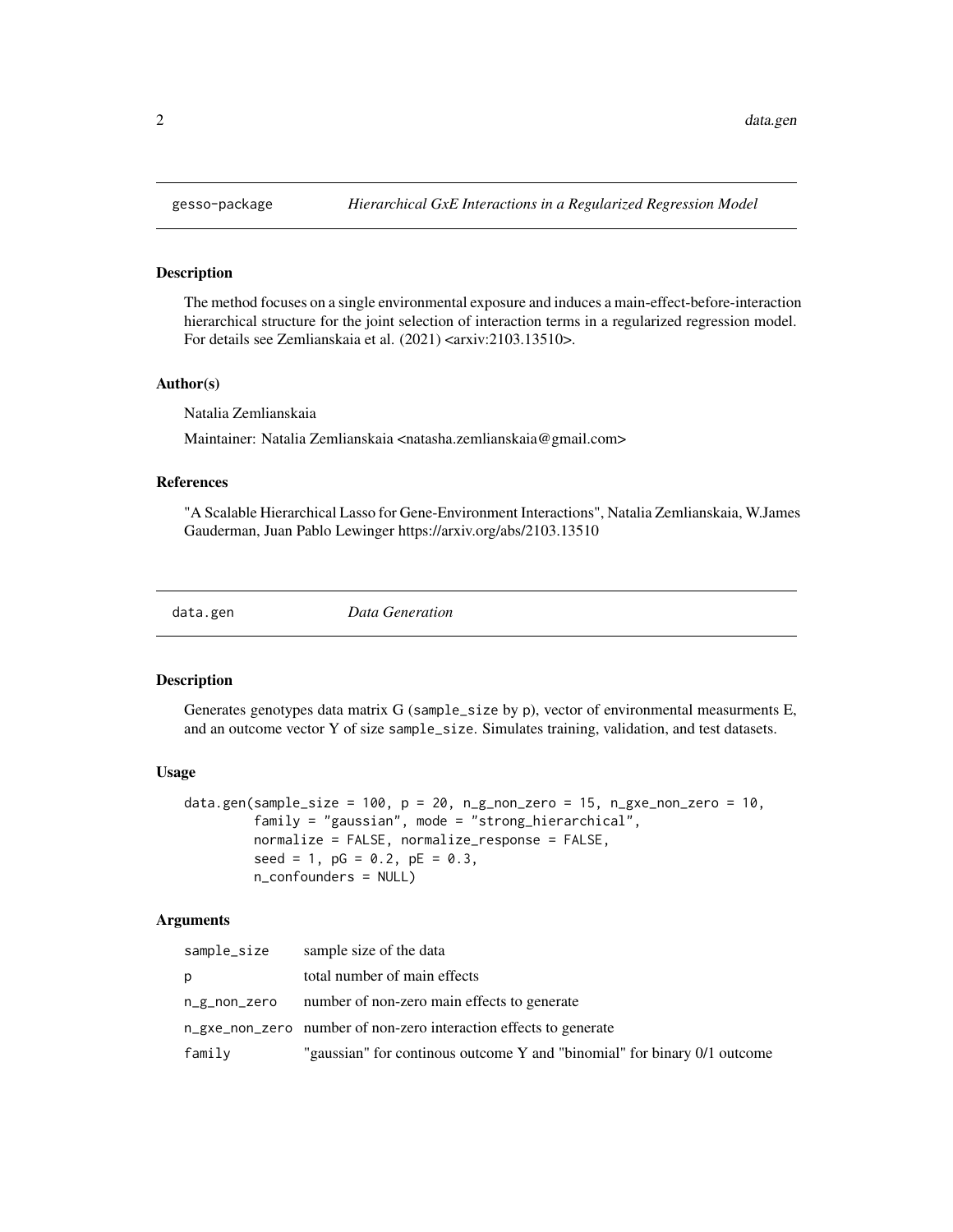#### data.gen 3

| mode               | either "strong_hierarchical", "hierarchical", or "anti_hierarchical". In the <i>strong</i>                                                                                   |  |
|--------------------|------------------------------------------------------------------------------------------------------------------------------------------------------------------------------|--|
|                    | <i>hierarchical</i> mode the hierarchical structure is maintained (beta $g = 0$ then                                                                                         |  |
|                    | beta_gxe = 0) and also lbeta_gl >= lbeta_gxel. In the <i>hierarchical</i> mode the hier-                                                                                     |  |
|                    | archical structure is maintained, but lbeta_G  <  beta_gxe . In the <i>anti_hierarchical</i><br>mode the hierarchical structure is violated (beta_g = 0 then beta_gxe != 0). |  |
| normalize          | TRUE to normalize matrix G and vector E                                                                                                                                      |  |
| normalize_response |                                                                                                                                                                              |  |
|                    | TRUE to normalize vector Y                                                                                                                                                   |  |
| рG                 | genotypes prevalence, value from 0 to 1                                                                                                                                      |  |
| pE                 | environment prevalence, value from 0 to 1                                                                                                                                    |  |
| seed               | random seed                                                                                                                                                                  |  |
| n_confounders      | number of confounders to generate, either NULL or >1                                                                                                                         |  |

#### Value

A list of simulated datasets and generating coefficients

| G_train, G_valid, G_test                                                           |                                                          |  |  |
|------------------------------------------------------------------------------------|----------------------------------------------------------|--|--|
|                                                                                    | generated genotypes matrices                             |  |  |
| E_train, E_valid, E_test                                                           |                                                          |  |  |
|                                                                                    | generated vectors of environmental values                |  |  |
| Y_train, Y_valid, Y_test                                                           |                                                          |  |  |
|                                                                                    | generated outcome vectors                                |  |  |
| C_train, C_valid, C_test                                                           |                                                          |  |  |
|                                                                                    | generated confounders matrices                           |  |  |
| GxE_train, GxE_valid, GxE_test                                                     |                                                          |  |  |
|                                                                                    | generated GxE matrix                                     |  |  |
| Beta_G                                                                             | main effect coefficients vector                          |  |  |
| Beta_GxE                                                                           | interaction coefficients vector                          |  |  |
| beta_0                                                                             | intercept coefficient value                              |  |  |
| beta_E                                                                             | environment coefficient value                            |  |  |
| Beta_C                                                                             | confounders coefficient values                           |  |  |
| index_beta_non_zero, index_beta_gxe_non_zero, index_beta_zero, index_beta_gxe_zero |                                                          |  |  |
|                                                                                    | inner data generation variables                          |  |  |
| n_g_non_zero                                                                       | number of non-zero main effects generated                |  |  |
|                                                                                    | n_gxe_non_zero number of non-zero interactions generated |  |  |
| n_total_non_zero                                                                   |                                                          |  |  |
|                                                                                    | total number of non-zero variables                       |  |  |
| $SNR_g$                                                                            | signal-to-noise ratio for the main effects               |  |  |
| $SNR_gxe$                                                                          | signal-to-noise ratio for the interactions               |  |  |
| family, p, sample_size, mode, seed                                                 |                                                          |  |  |
|                                                                                    | input simulation parameters                              |  |  |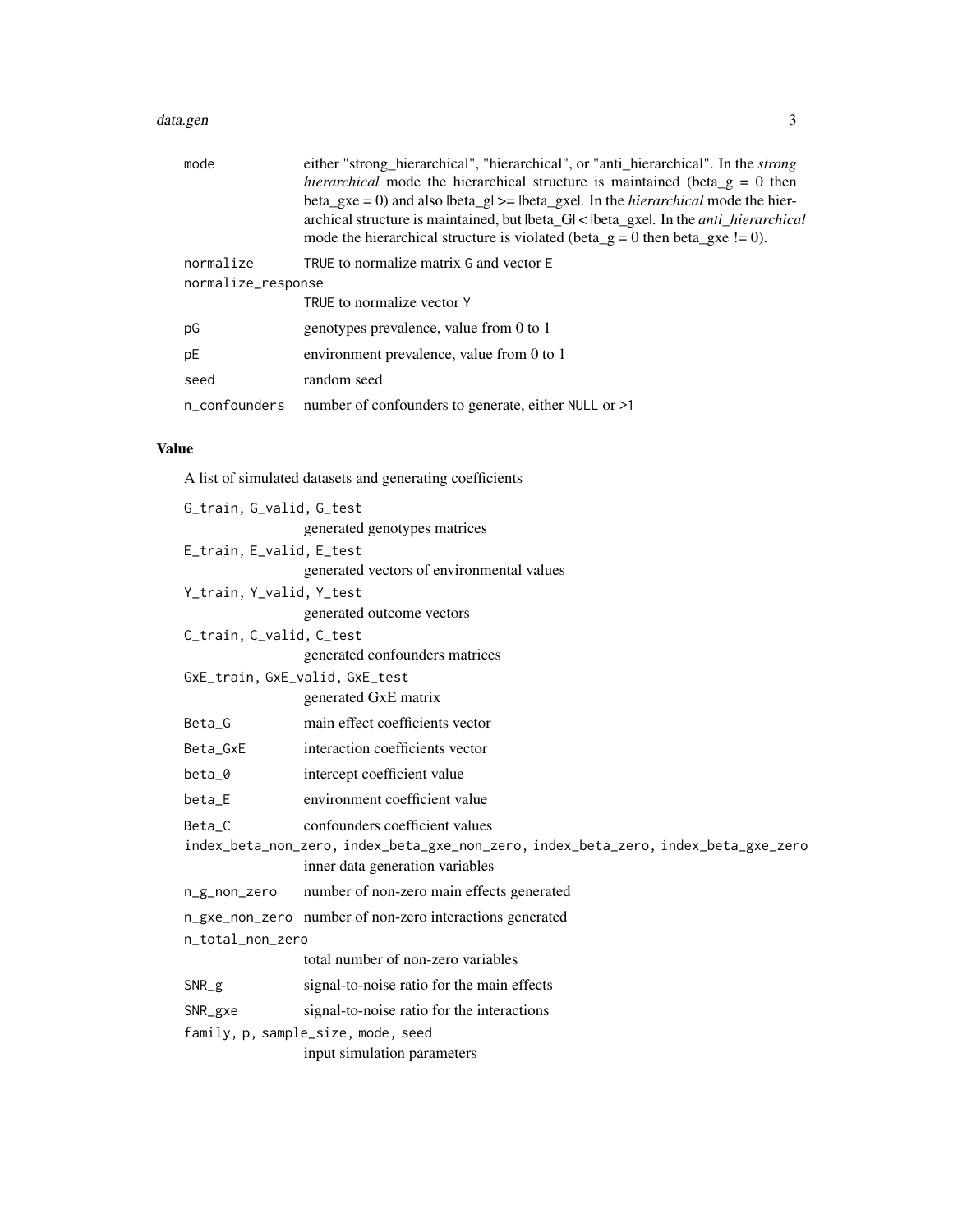#### Examples

```
data = data.gen(sample_size=100, p=100)
G = data$G_train; GxE = data$GxE_train
E = dataE_train; Y = dataY_train
```
#### gesso.coef *Get model coefficients*

#### Description

A function to obtain coefficients from the model fit object corresponding to the desired pair of tuning parameters  $l$ ambda =  $(l$ ambda $_1$ ,  $l$ ambda $_2$ ).

#### Usage

gesso.coef(fit, lambda)

#### Arguments

| fit    | model fit object obtained either by using function gesso. fit or gesso. cv                                             |
|--------|------------------------------------------------------------------------------------------------------------------------|
| lambda | a pair of tuning parameters organized in a tibble (ex: $l$ ambda = tibble ( $l$ ambda_ $l$ =grid[1], $l$ ambda_ $2$ =g |

#### Value

A list of model coefficients corresponding to lambda values of tuning parameters

| beta_0   | estimated intercept value                      |
|----------|------------------------------------------------|
| beta_e   | estimated environmental coefficient value      |
| $beta_g$ | a vector of estimated main effect coefficients |
| beta_c   | a vector of estimated confounders coefficients |
| beta_gxe | a vector of estimated interaction coefficients |

#### Examples

```
data = data.gen()
model = gesso.cv(data$G_train, data$E_train, data$Y_train, grid_size=20,
       parallel=TRUE, nfolds=3)
gxe_coefficients = gesso.coef(model$fit, model$lambda_min)$beta_gxe
g_coefficients = gesso.coef(model$fit, model$lambda_min)$beta_g
```
<span id="page-3-0"></span>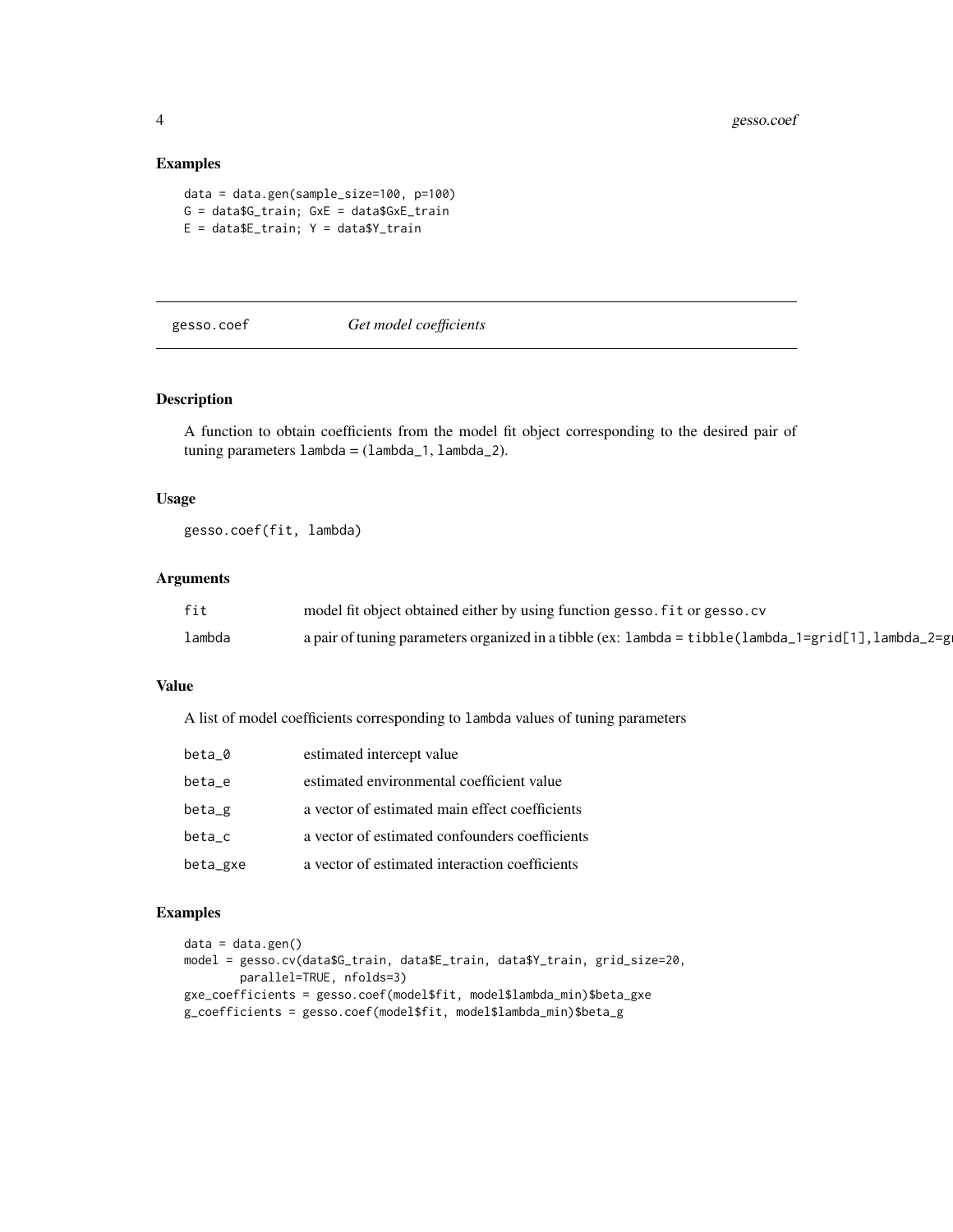<span id="page-4-0"></span>

#### Description

A function to obtain coefficients with target\_b\_gxe\_non\_zero specified to control the desired sparsity of interactions in the model.

#### Usage

gesso.coefnum(cv\_model, target\_b\_gxe\_non\_zero, less\_than = TRUE)

#### Arguments

| cv_model              | cross-validated model fit object obtained by using function gesso.cv                  |
|-----------------------|---------------------------------------------------------------------------------------|
| target_b_gxe_non_zero |                                                                                       |
|                       | number of non-zero interactions we want to include in the model                       |
| less than             | TRUE if we want to control a number of <i>at most</i> non-zero interactions, FALSE if |
|                       | we want to control a number of <i>at least</i> non-zero interactions                  |

#### Value

A list of model coefficients corresponding to the best model that contains at most or at least target\_b\_gxe\_non\_zero non-zero interaction terms.

The target model is selected based on the averaged cross-validation (cv) results: for each pair of parameters lambda=(lambda\_1, lambda\_2) in the grid and each cv fold we obtain a number of nonzero estimated interaction terms, then average cv results by lambda and choose the tuning parameters corresponding to the minimum average cv loss that have *at most* or *at least* target\_b\_gxe\_non\_zero non-zero interaction terms. Returned coefficients are obtained by fitting the model on the full data with the selected tuning parameters.

Note that the number of estimated non-zero interactions will only approximately reflect the numbers obtained on cv datasets.

| beta_0   | estimated intercept value                      |
|----------|------------------------------------------------|
| beta_e   | estimated environmental coefficient value      |
| $beta_g$ | a vector of estimated main effect coefficients |
| beta_gxe | a vector of estimated interaction coefficients |
| beta c   | a vector of estimated confounders coefficients |

#### Examples

```
data = data.gen()
model = gesso.cv(data$G_train, data$E_train, data$Y_train)
model_coefficients = gesso.coefnum(model, 5)
gxe_coefficients = model_coefficients$beta_gxe; sum(gxe_coefficients!=0)
```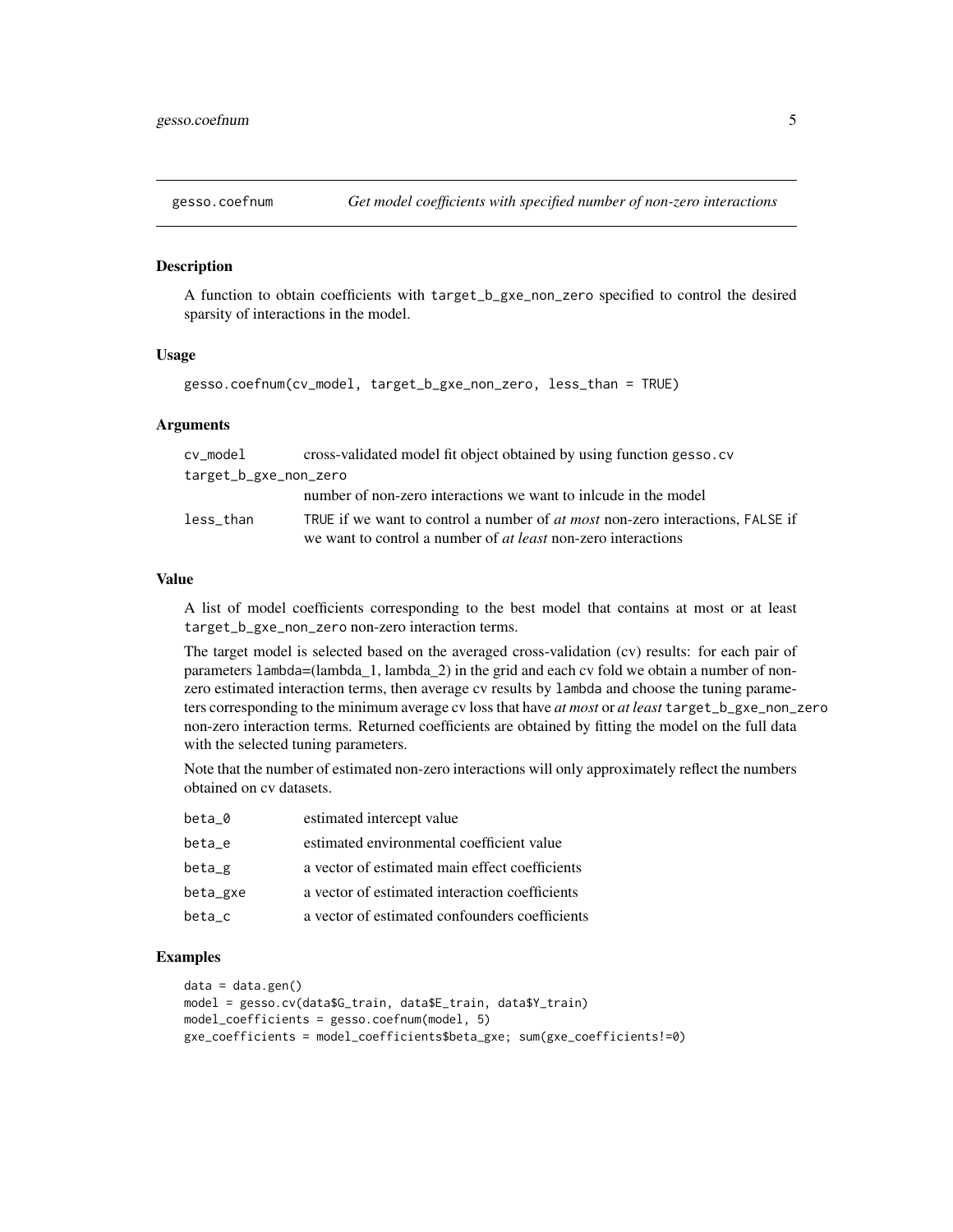<span id="page-5-0"></span>

#### Description

Performs nfolds-fold cross-validation to tune hyperparmeters lambda\_1 and lambda\_2 for the gesso model.

#### Usage

```
gesso.cv(G, E, Y, C = NULL, normalize = TRUE, normalize_response = FALSE, grid = NULL,
       grid_size = 20, grid_min_ratio = NULL, alpha = NULL, family = "gaussian",
         type_measure = "loss", fold_ids = NULL, nfolds = 4,
         parallel = TRUE, seed = 42, tolerance = 1e-3, max_iterations = 5000,
         min_working_set_size = 100, verbose = TRUE)
```
#### Arguments

| matrix of main effects of size n x p, variables organized by columns                                                                                                                                                                                                                                                                                                    |
|-------------------------------------------------------------------------------------------------------------------------------------------------------------------------------------------------------------------------------------------------------------------------------------------------------------------------------------------------------------------------|
| vector of environmental measurments                                                                                                                                                                                                                                                                                                                                     |
| outcome vector. Set family="gaussian" for the continuous outcome and family="binomial"<br>for the binary outcome with 0/1 levels                                                                                                                                                                                                                                        |
| matrix of confounders of size n x m, variables organized by columns                                                                                                                                                                                                                                                                                                     |
| TRUE to normalize matrix G and vector E<br>normalize_response                                                                                                                                                                                                                                                                                                           |
| TRUE to normalize vector Y (for family="gaussian")                                                                                                                                                                                                                                                                                                                      |
| grid sequence for tuning hyperparameters, we use the same grid for lambda_1<br>and lambda_2                                                                                                                                                                                                                                                                             |
| specify grid_size to generate grid automatically. Grid is generated by cal-<br>culating max_lambda from the data (smallest lambda such that all the coeffi-<br>cients are zero). min_lambda is calculated as a product of max_lambda and<br>grid_min_ratio. The program then generates grid_size values equidistant<br>on the log10 scale from min_lambda to max_lambda |
| parameter to determine min_lambda (smallest value for the grid of lambdas),<br>default is 0.1 for $p > n$ , 0.01 otherwise                                                                                                                                                                                                                                              |
| if NULL independent 2D grid is used for (lambda_1, lambda_2), else 1D grid is<br>used where $lambda_2 = alpha * lambda_1$ , i.e. $(lambda_1, alpha * lambda_1)$                                                                                                                                                                                                         |
| "gaussian" for continuous outcome and "binomial" for binary                                                                                                                                                                                                                                                                                                             |
| loss to use for cross-validation. Specity type_measure="loss" for neative log<br>likelihood or type_measure="auc" for AUC (for family="binomial" only)                                                                                                                                                                                                                  |
| option to input custom folds assignments                                                                                                                                                                                                                                                                                                                                |
| tolerance for the dual gap convergence criterion                                                                                                                                                                                                                                                                                                                        |
| max_iterations maximum number of iterations                                                                                                                                                                                                                                                                                                                             |
|                                                                                                                                                                                                                                                                                                                                                                         |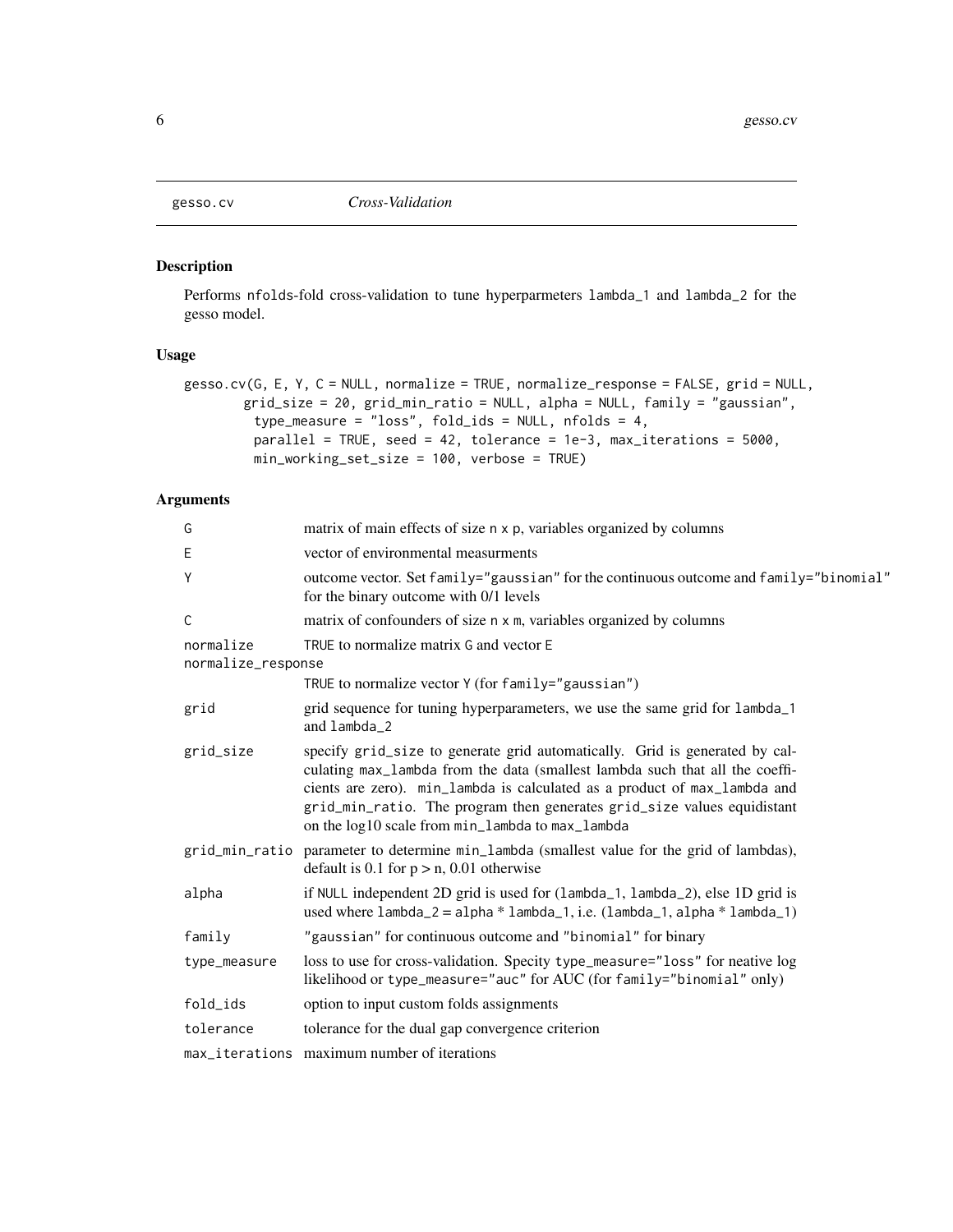#### <span id="page-6-0"></span>gesso.fit  $\overline{7}$

| min_working_set_size |                                                     |  |
|----------------------|-----------------------------------------------------|--|
|                      | minimum size of the working set                     |  |
| nfolds               | number of cross-validation splits                   |  |
| parallel             | TRUE to enable parallel cross-validation            |  |
| seed                 | set random seed to control random folds assignments |  |
| verbose              | TRUE to print messages                              |  |

#### Value

A list of objects

| cv_result                      | a tibble with cross-validation results: averaged across folds loss and the number<br>of non-zero coefficients for each value of (lambda_1, lambda_2) path. Could<br>be used for custom parameters tuning (ex: select (lambda_1, lambda_2) with a<br>sertain number of non-zero main effects and/or a sertain number of interactions). |
|--------------------------------|---------------------------------------------------------------------------------------------------------------------------------------------------------------------------------------------------------------------------------------------------------------------------------------------------------------------------------------|
|                                | • mean_loss averaged across folds loss value, vector of size lambda_1*lambda_2<br>• mean_beta_g_nonzero averaged across folds number of non-zero main ef-<br>fects, vector of size lambda_1*lambda_2                                                                                                                                  |
|                                | • mean_beta_gxe_nonzero averaged across folds number of non-zero inter-<br>actions, vector of size lambda_1*lambda_2<br>• lambda_1 lambda_1 pass, decreasing<br>• lambda_2 lambda_2 pass, oscillating                                                                                                                                 |
| lambda_min                     | a tibble of optimal (lambda_1, lambda_2) values, tuning parameter values that<br>give minimum cross-validation loss (mean_loss)                                                                                                                                                                                                       |
| fit                            | list, return of the function gesso.fit on the full data                                                                                                                                                                                                                                                                               |
| grid                           | vector of values used for hyperparameters tuning                                                                                                                                                                                                                                                                                      |
| full_cv_result inner variables |                                                                                                                                                                                                                                                                                                                                       |

#### Examples

```
data = data.get()tune_model = gesso.cv(data$G_train, data$E_train, data$Y_train,
                     grid_size=20, parallel=TRUE, nfolds=3)
gxe_coefficients = gesso.coef(tune_model$fit, tune_model$lambda_min)$beta_gxe
g_coefficients = gesso.coef(tune_model$fit, tune_model$lambda_min)$beta_g
```
gesso.fit *gesso fit*

#### Description

Fits gesso model over the two dimentional grid of hyperparmeters lambda\_1 and lambda\_2, returns estimated coefficients for each pair of hyperparameters.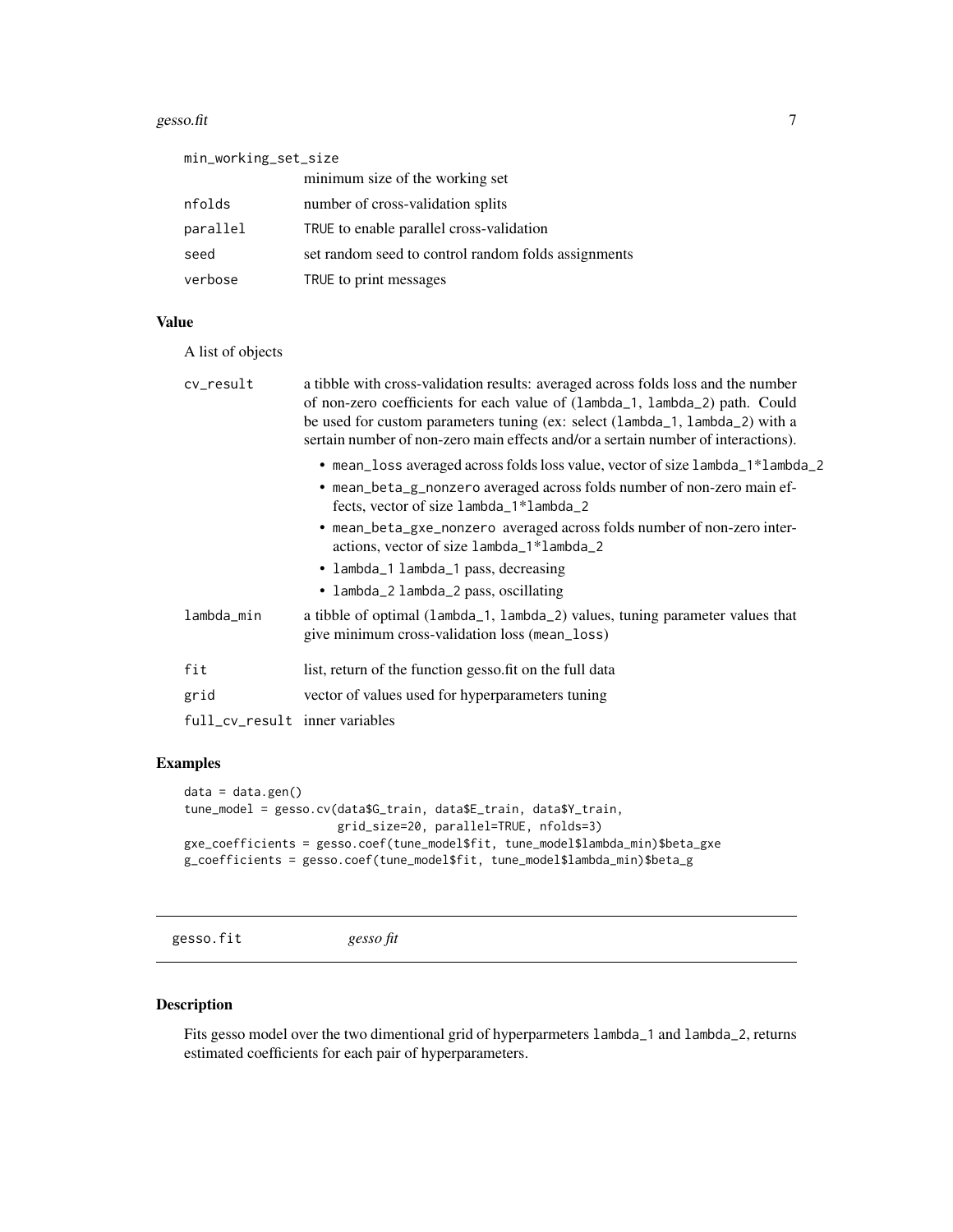#### Usage

```
gesso.fit(G, E, Y, C = NULL, normalize = TRUE, normalize_response = FALSE,
          grid = NULL, grid_size = 20, grid_min_ratio = NULL,
          alpha = NULL, family = "gaussian", weights = NULL,
          tolerance = 1e-3, max_iterations = 5000,
          min_working_set_size = 100,
          verbose = FALSE)
```
#### Arguments

| G                               | matrix of main effects of size n x p, variables organized by columns                                                                                                                                                                                                                                                                                                    |
|---------------------------------|-------------------------------------------------------------------------------------------------------------------------------------------------------------------------------------------------------------------------------------------------------------------------------------------------------------------------------------------------------------------------|
| E                               | vector of environmental measurments                                                                                                                                                                                                                                                                                                                                     |
| Υ                               | outcome vector. Set family="gaussian" for the continuous outcome and family="binomial"<br>for the binary outcome with 0/1 levels                                                                                                                                                                                                                                        |
| C                               | matrix of confounders of size n x m, variables organized by columns                                                                                                                                                                                                                                                                                                     |
| normalize<br>normalize_response | TRUE to normalize matrix G and vector E                                                                                                                                                                                                                                                                                                                                 |
|                                 | TRUE to normalize vector Y                                                                                                                                                                                                                                                                                                                                              |
| grid                            | grid sequence for tuning hyperparameters, we use the same grid for lambda_1<br>and lambda_2                                                                                                                                                                                                                                                                             |
| grid_size                       | specify grid_size to generate grid automatically. Grid is generated by cal-<br>culating max_lambda from the data (smallest lambda such that all the coeffi-<br>cients are zero). min_lambda is calculated as a product of max_lambda and<br>grid_min_ratio. The program then generates grid_size values equidistant<br>on the log10 scale from min_lambda to max_lambda |
| grid_min_ratio                  | parameter to determine min_lambda (smallest value for the grid of lambdas),<br>default is 0.1 for $p > n$ , 0.01 otherwise                                                                                                                                                                                                                                              |
| alpha                           | if NULL independent 2D grid is used for (lambda_1, lambda_2), else 1D grid is<br>used where $lambda_2 = alpha * lambda_1$ , i.e. $(lambda_1, alpha * lambda_1)$                                                                                                                                                                                                         |
| family                          | "gaussian" for continuous outcome and "binomial" for binary                                                                                                                                                                                                                                                                                                             |
| tolerance                       | tolerance for the dual gap convergence criterion                                                                                                                                                                                                                                                                                                                        |
| min_working_set_size            | max_iterations maximum number of iterations<br>minimum size of the working set                                                                                                                                                                                                                                                                                          |
| weights                         | inner fitting parameter                                                                                                                                                                                                                                                                                                                                                 |
| verbose                         | TRUE to print messages                                                                                                                                                                                                                                                                                                                                                  |
|                                 |                                                                                                                                                                                                                                                                                                                                                                         |

#### Value

A list of estimated coefficients and other model fit metrics for each pair of hyperparameters (lambda\_1, lambda\_2)

| beta 0 | vector of estimated intercept values of size lambda_1*lambda_2         |
|--------|------------------------------------------------------------------------|
| beta e | vector of estimated environment coefficients of size lambda 1*lambda 2 |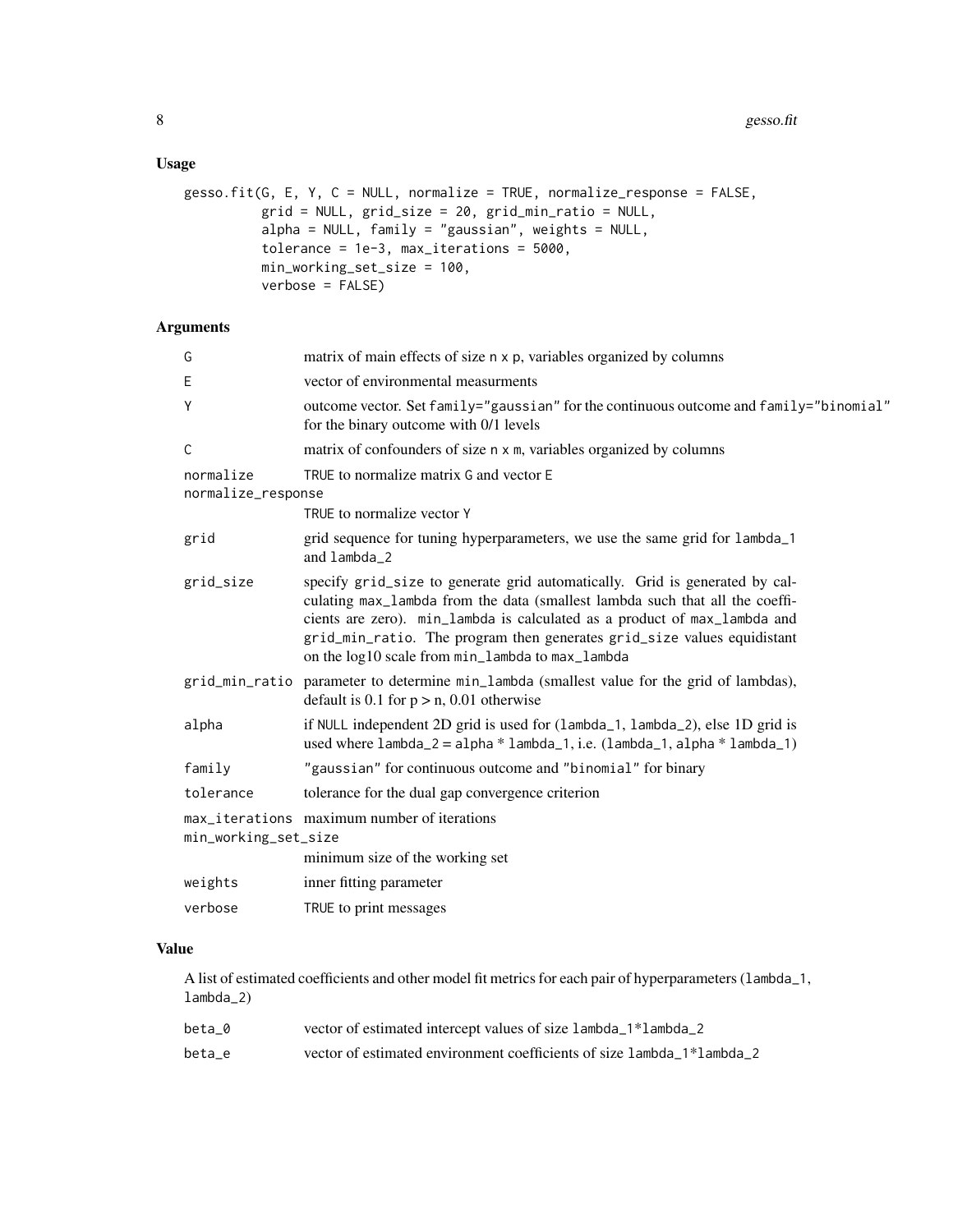<span id="page-8-0"></span>gesso.predict 9

| $beta_g$         | matrix of estimated main effects coefficients organized by rows, size (lambda_1*lambda_2)<br>by p                                      |  |
|------------------|----------------------------------------------------------------------------------------------------------------------------------------|--|
| beta_gxe         | matrix of estimated interactions coefficients organized by rows, size (lambda_1*lambda_2)<br>by p                                      |  |
| beta_c           | matrix of estimated confounders coefficients organized by rows, size (lambda_1*lambda_2)<br>by m, where m is the number of confounders |  |
|                  | num_iterations number of iterations until convergence for each fit                                                                     |  |
| working_set_size |                                                                                                                                        |  |
|                  | maximum number of variables in the working set for each fit                                                                            |  |
|                  | has_converged 1 if the model converged within given max_iterations, 0 otherwise                                                        |  |
| objective_value  |                                                                                                                                        |  |
|                  | objective function (loss) value for each fit                                                                                           |  |
|                  | beta_g_nonzero number of estimated non-zero main effects for each fit                                                                  |  |
| beta_gxe_nonzero |                                                                                                                                        |  |
|                  | number of estimated non-zero interactions for each fit                                                                                 |  |
| lambda_1         | lambda_1 path values, decreasing                                                                                                       |  |
| $lambda_2$       | lambda_2 path values, oscillating                                                                                                      |  |
| grid             | vector of values used for hyperparameters tuning                                                                                       |  |

#### Examples

```
data = data.gen()
fit = gesso.fit(G=data$G_train, E=data$E_train, Y=data$Y_train, normalize=TRUE)
plot(fit$beta_g_nonzero, pch=19, cex=0.4,
    ylab="num of non-zero features", xlab="lambdas path")
points(fit$beta_gxe_nonzero, pch=19, cex=0.4, col="red")
```
gesso.predict *Predict new outcome vector*

#### Description

Predict new outcome vector based on the new data and estimated model coefficients.

#### Usage

```
gesso.predict(beta_0, beta_e, beta_g, beta_gxe, new_G, new_E,
                  beta_c=NULL, new_C=NULL, family = "gaussian")
```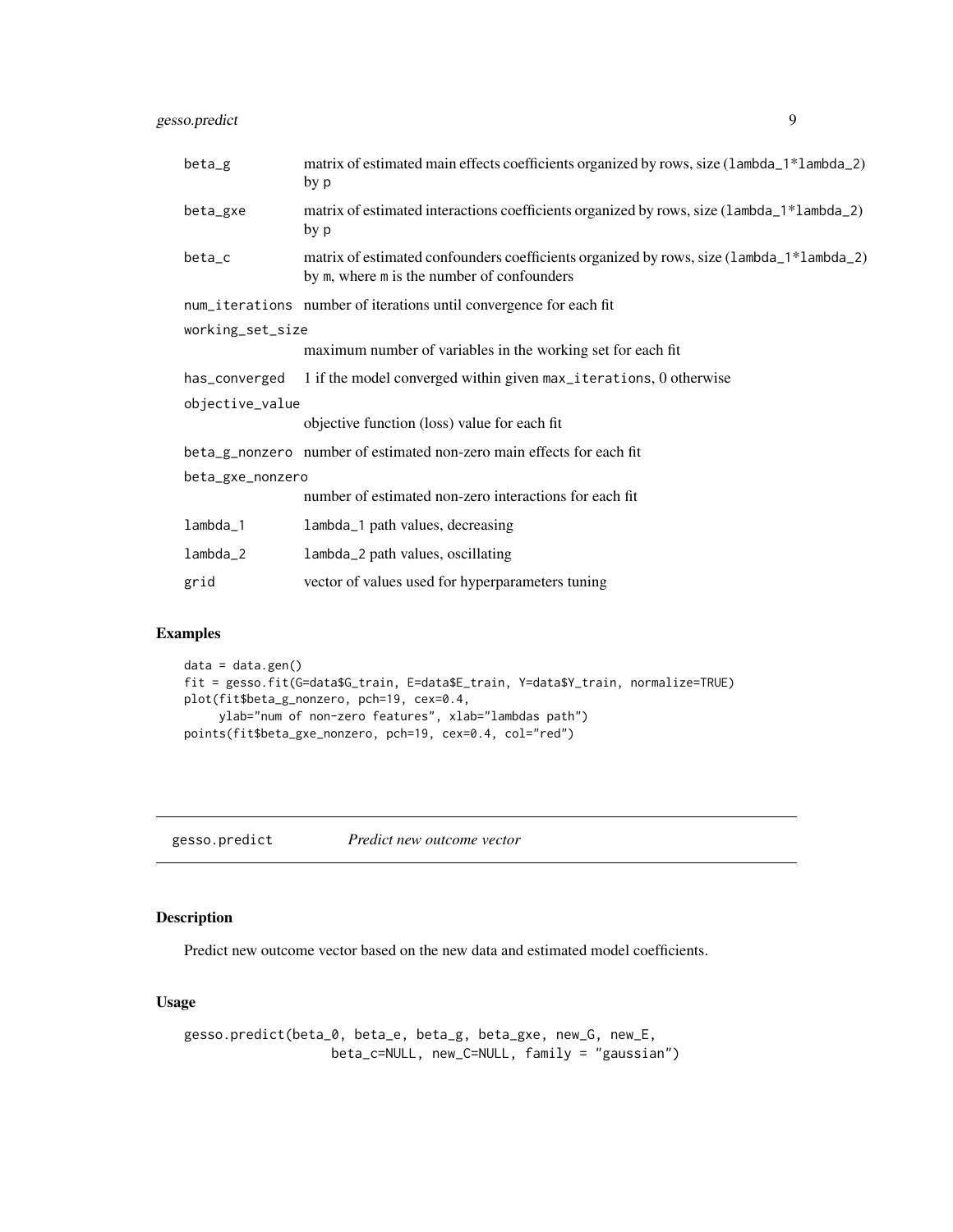#### Arguments

| beta_0   | estimated intercept value                                                                                        |
|----------|------------------------------------------------------------------------------------------------------------------|
| beta_e   | estimated environmental coefficient value                                                                        |
| beta_g   | a vector of estimated main effect coefficients                                                                   |
| beta_gxe | a vector of estimated interaction coefficients                                                                   |
| $new_G$  | matrix of main effects, variables organized by columns                                                           |
| $new_E$  | vector of environmental measurments                                                                              |
| beta_c   | a vector of estimated confounders coefficients                                                                   |
| $new_C$  | matrix of confounders, variables organized by columns                                                            |
| family   | set family="gaussian" for the continuous outcome and family="binomial"<br>for the binary outcome with 0/1 levels |

#### Value

Returns a vector of predicted values

#### Examples

```
data = data.gen()
tune_model = gesso.cv(data$G_train, data$E_train, data$Y_train)
coefficients = gesso.coef(tune_model$fit, tune_model$lambda_min)
beta_0 = coefficients$beta_0; beta_e = coefficients$beta_e
beta_g = coefficients$beta_g; beta_gxe = coefficients$beta_gxe
new_G = data$G_test; new_E = data$E_test
new_Y = gesso.predict(beta_0, beta_e, beta_g, beta_gxe, new_G, new_E)
cor(new_Y, data$Y_test)^2
```
selection.metrics *Selection metrics*

#### Description

Calculates principal selection metrics for the binary zero/non-zero classification problem (sensitivity, specificity, precision, auc).

#### Usage

```
selection.metrics(true_b_g, true_b_gxe, estimated_b_g, estimated_b_gxe)
```
#### Arguments

| $true_b_g$      | vector of true main effect coefficients                    |
|-----------------|------------------------------------------------------------|
| true_b_gxe      | vector of true interaction coefficients                    |
|                 | estimated_b_g vector of estimated main effect coefficients |
| estimated_b_gxe |                                                            |
|                 | vector of estimated interaction coefficients               |

<span id="page-9-0"></span>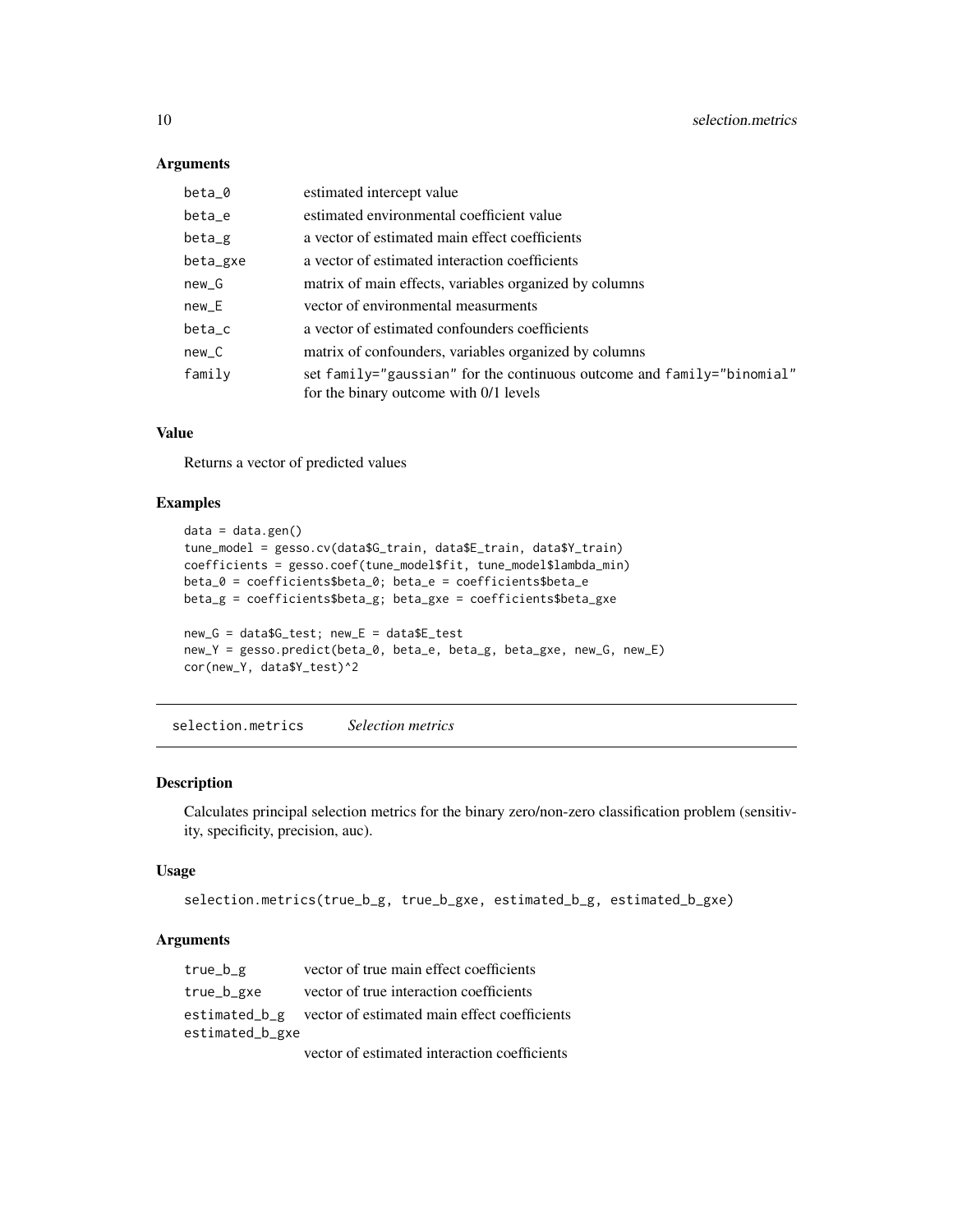#### Value

A list of principal selection metrics

| b_g_non_zero    | number of non-zero main effects                                                            |  |
|-----------------|--------------------------------------------------------------------------------------------|--|
|                 | b_gxe_non_zero number of non-zero interactions                                             |  |
| mse_b_g         | mean squared error for estimation of main effects effect sizes                             |  |
| mse_b_gxe       | mean squared error for estimation of interactions effect sizes                             |  |
| sensitivity_g   | recall of the non-zero main effects                                                        |  |
| specificity_g   | recall of the zero main effects                                                            |  |
| precision_g     | precision with respect to non-zero main effects                                            |  |
| sensitivity_gxe |                                                                                            |  |
|                 | recall of the non-zero interactions                                                        |  |
| specificity_gxe |                                                                                            |  |
|                 | recall of the zero interactions                                                            |  |
| precision_gxe   | precision with respect to non-zero interactions                                            |  |
| $auc_g$         | area under the curve for zero/non-zero binary classification problem for main<br>effects   |  |
| auc_gxe         | area under the curve for zero/non-zero binary classification problem for interac-<br>tions |  |

#### Examples

```
data = data.gen()
model = gesso.cv(data$G_train, data$E_train, data$Y_train)
gxe_coefficients = gesso.coef(model$fit, model$lambda_min)$beta_gxe
g_coefficients = gesso.coef(model$fit, model$lambda_min)$beta_g
selection.metrics(data$Beta_G, data$Beta_GxE, g_coefficients, gxe_coefficients)
```